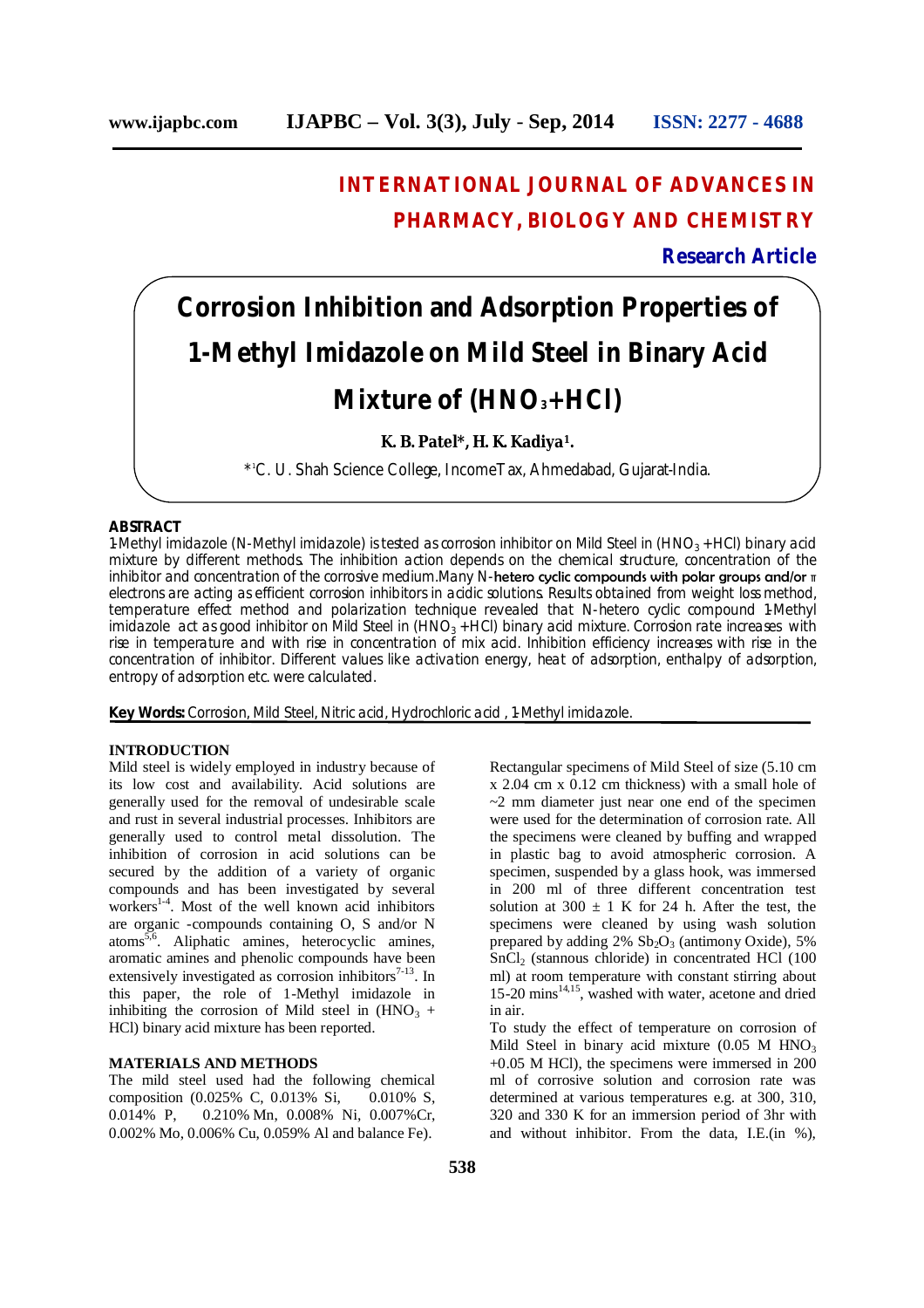energy of activation (Ea), heat of adsorption (Qads), free energy of adsorption  $( \Delta G^0$ ads), change of enthalpy (ΔH<sup>0</sup>ads) and entropy of adsorption  $(\Delta S^0$ ads) were calculated.

For polarization study, metal specimen having an area of  $0.0025 \text{ dm}^2$  was used. Corrosion behavior of Mild steel samples were tested in  $(0.05M HNO<sub>3</sub> +$ 0.05M HCl ) &

 $(0.05M HNO<sub>3</sub> + 0.05M HCl) + 1-Methyl imidazole$ solutions using potentiostat Gamry Reference 600. Corrosion cell which consists of Calomel electrode as reference electrode, graphite rod as counter electrode and test samples as working electrode.

#### **RESULTS AND DISCUSSION**

The results are given in Tables 1 to 4. To assess the effect of corrosion of Mild steel in  $(HNO<sub>3</sub>+ HCl)$ binary acid mixture, 1-Methyl imidazole was added as an inhibitor. I.E. was calculated by the following formula.

I.E.  $(\% ) = [(Wu - Wi) / Wu] X 100$  ------------- (1) Where, Wu is the weight loss of metal in uninhibited acid and

Wi is the weight loss of metal in inhibited acid.

Energy of activation (Ea) has been calculated with the help of the Arrhenius equation [16].

log ( $\rho_2 / \rho_1$ )= Ea/ 2.303 R [( $1/T_1$ ) – ( $1/T_2$ )] ------(2) Where  $\rho_1$  and  $\rho_2$  are the corrosion rate at temperature  $T_1$  and  $T_2$  respectively.

The values of heat of adsorption (Qads) were calculated by the following equation [16].

Qads = 2.303 R [log (
$$
\theta_2 / 1 - \theta_2
$$
) - log ( $\theta_1 / 1 - \theta_1$ )] x  
[T<sub>1</sub> . T<sub>2</sub> / T<sub>2</sub> - T<sub>1</sub>] ----(3)

Where,  $\theta_1$  and  $\theta_2$ ,  $[\theta = (Wu - Wi) / Wi]$  are the fractions of the metal surface covered by the Inhibitors at temperature  $T_1$  and  $T_2$  respectively.

The values of the free energy of adsorption  $(\Delta G^0$ ads) were calculated with the help of the following equation [17].

$$
\log C = \log ( \theta / 1 - \theta ) - \log B \text{ ---}(4)
$$

Where,  $\log B = -1.74 - (\Box G^0 a / 2.303 \text{ RT})$  and C is the inhibitor concentration.

The enthalpy of adsorption  $( \Delta H^0$ ads) and entropy of adsorption ( $\Delta S^0$ ads) are calculated using the following equation [18].

$$
\Delta H^0
$$
ads = Ea - RT --- (5)

$$
\Delta S^0 \text{ads} = [\Delta H^0 \text{ads} - \Delta G^0 \text{ads}] / T
$$
 -------(6)

Table-1 shows that corrosion rate increases with increase in concentration of mix acid while % of I.E. decreases. Also as concentration of inhibitor increases corrosion rate decreases while % of I.E. increases.

Table-2 shows that as the temperature increases, Corrosion rate increases while % of I.E. decreases. Mean Ea values were calculate by using equation 2 for mild steel in 0.05 M Binary acid mixture is  $27.532$  KJMol<sup>-1</sup> while acid containing inhibitors the mean Ea values were found to be higher than that of uninhibited system (table 2). The higher values of mean Ea indicate physical adsorption of the inhibitors on metal surface.

From Table-3 it is evident that the values of Qads were found to be negative and lies in the range of – 51.61 to  $-12.12$  KJMol<sup>-1</sup>. Oguzje explained that the degree of surface coverage decreased with rise in temperature<sup>19</sup>. The higher negative values of heat of adsorption also show that the inhibition efficiency decreased with a rise in temperature**.**

From Table-3 the negative mean  $\Delta G^0$ ads values ranging from-16.93 to -12.07 KJMol indicate that the adsorptions of the inhibitors are spontaneous. The most efficient inhibitor shows more negative  $\Delta G^0$ ads value. This suggests that they are strongly adsorbed on the metal surface. The values of enthalpy changes (ΔH) were positive indicating the endothermic nature of the reaction<sup>20</sup> suggesting that higher temperature favors the corrosion process. The entropy  $(\Delta S)$  is positive confirming that the corrosion process is entropically favorable<sup>21</sup>.

**Polarization behaviour**: Anodic and cathodic polarization curve without inhibitor shown in fig -1 and with inhibitors shown in fig - 2 indicates polarization of both anodes and cathodes. I.E. calculated from corrosion current obtained by extrapolation of the cathodic and anodic Tafel constants are given in Table 4. The I.E. obtained from weight loss and polarization measurement were in fairly good agreement.

**Mechanism:** The mechanism of inhibition of corrosion is generally believed to be due to the formation and maintenance of a protective film on the metal surface. Mild Steel dissolves in  $(HNO<sub>3</sub> +$ HCl) acid mixture.

#### **CONCLUSION**

The present study shows that 1-Methyl imidazole is an efficient inhibitor for the corrosion of Mild Steel in  $(HNO<sub>3</sub> + HCl)$  binary acid mixture. It appears that an efficient inhibitor is characterized by negative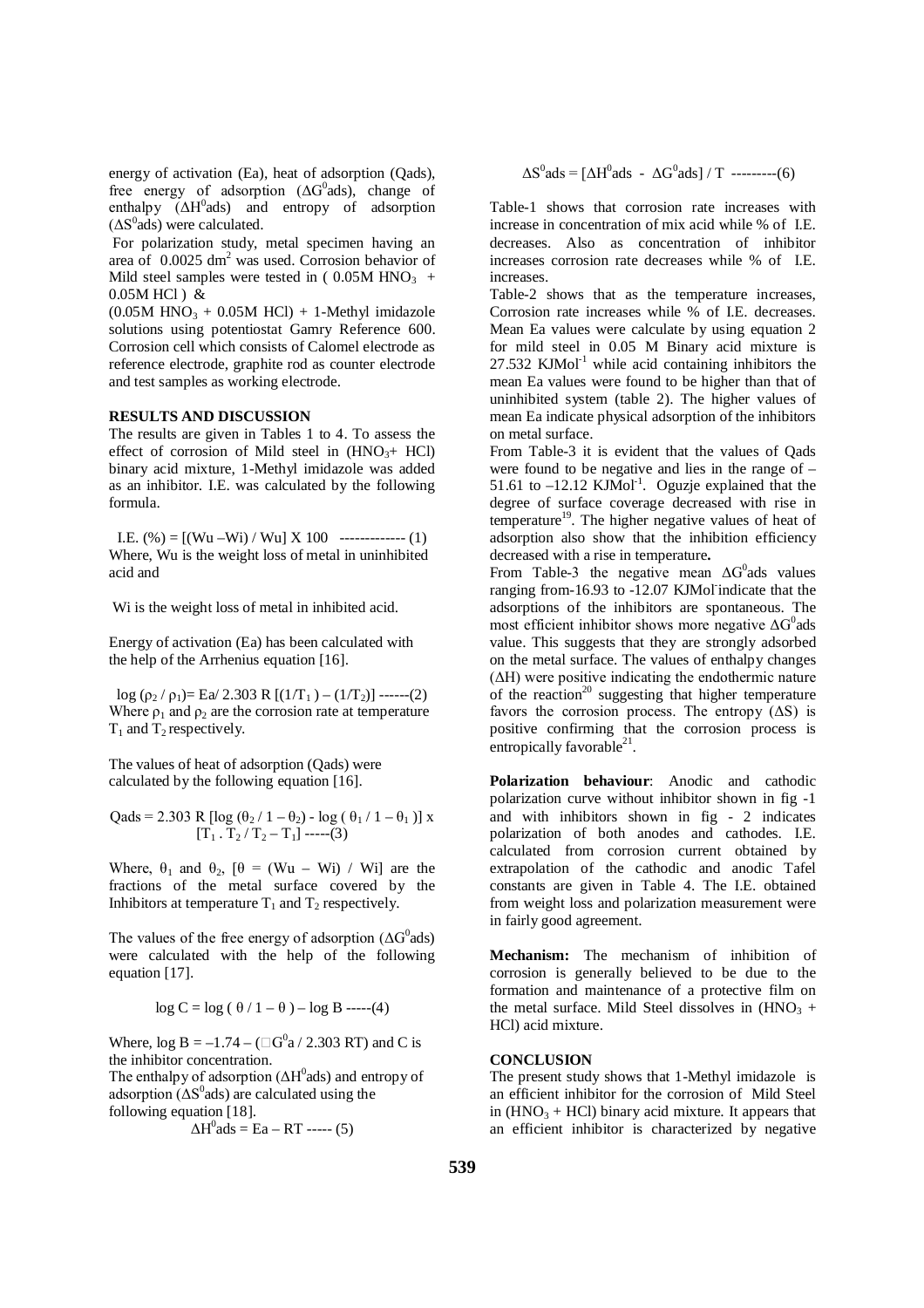value of free energy of adsorption, positive value of entropy of adsorption and higher (more negative) heat of adsorption.Corrosion rate increases with increase in the concentration of binary acid mixture. Inhibition efficiency increases with increase in concentration of 1-Methyl imidazole.

#### **ACKNOWLEDGEMENT**

The authors are thankful to Department of Chemistry, C. U. Shah Science College, Ahmedabad for providing laboratory facilities.

| Table - 1                                                                                                            |
|----------------------------------------------------------------------------------------------------------------------|
| Corrosion Rate (CR) and Inhibition efficiency (I.E.) of Mild Steel in 0.01M, 0.05M, and 0.1M binary acid             |
| mixture (HNO <sub>3</sub> + HCl) containing 1-Methyl imidazole as inhibitors for an immersion period of 24 hr at 300 |
| $+1K$                                                                                                                |

| - - - - |                 |                           |                   |                         |                  |                         |       |  |  |  |
|---------|-----------------|---------------------------|-------------------|-------------------------|------------------|-------------------------|-------|--|--|--|
|         | Inhibitor Conc. | <b>Acid Concentration</b> |                   |                         |                  |                         |       |  |  |  |
| System  | $(\%)$          | 0.01 <sub>M</sub>         | 0.05 <sub>M</sub> |                         | 0.1 <sub>M</sub> |                         |       |  |  |  |
|         |                 | $CR$ mg/dm <sup>2</sup>   | IE %              | $CR$ mg/dm <sup>2</sup> | IE %             | $CR$ mg/dm <sup>2</sup> | IE %  |  |  |  |
| А       |                 | 441.96                    |                   | 1611.61                 |                  | 2772.32                 |       |  |  |  |
|         | 0.1             | 241.07                    | 45.45             | 1267.86                 | 21.32            | 2285.71                 | 17.55 |  |  |  |
| B       | 0.5             | 17.86                     | 95.96             | 897.32                  | 44.32            | 1852.68                 | 33.17 |  |  |  |
|         | 1.0             | 4.46                      | 98.99             | 183.03                  | 88.64            | 1522.32                 | 45.08 |  |  |  |

 $A = (HNO<sub>3</sub> + HCl)$ ,  $B = (HNO<sub>3</sub> + HCl) + 1-Methyl imidazole$ .

**Table -2 Effect of temperature on corrosion rate (CR), inhibitive efficiency (IE %), energy of activation (Ea) for Mild Steel in 0.05 M binary acid mixture containing inhibitor.**

| System                                                                   | Inhi.  |           |       |           | Energy of Activation (Ea) |           |      |           |       |           |        |        |       |
|--------------------------------------------------------------------------|--------|-----------|-------|-----------|---------------------------|-----------|------|-----------|-------|-----------|--------|--------|-------|
|                                                                          | Con.   | 300K      |       | 310 K     |                           | 320 K     |      | 330 K     |       | $KJMol-1$ |        |        |       |
|                                                                          | In $%$ | <b>CR</b> | IE %  | <b>CR</b> | IE %                      | <b>CR</b> | IE   | <b>CR</b> | IE %  | $300 -$   | $310-$ | $320-$ | Mean  |
|                                                                          |        | $mg/dm^2$ |       | $mg/dm^2$ |                           | $mg/dm^2$ | %    | $mg/dm^2$ |       | 310 K     | 320K   | 330 K  | Ea    |
|                                                                          | 2      | 3         | 4     | 5         | 6                         | $\tau$    | 8    | 9         | 10    | 11        | 12     | 13     | 14    |
| A                                                                        |        | 491.1     |       | 687.5     |                           | 1054      |      | 1344      |       | 26.02     | 35.21  | 21.36  | 27.53 |
|                                                                          | 0.1    | 398.7     | 18.82 | 574.1     | 16.49                     | 901.8     | 14.4 | 1172      | 12.79 | 28.20     | 37.25  | 23.01  | 29.49 |
| B                                                                        | 0.5    | 147.3     | 70.00 | 234.4     | 65.91                     | 401.8     | 61.9 | 564.7     | 57.97 | 35.91     | 44.46  | 29.89  | 36.75 |
|                                                                          | 1.0    | 17.9      | 96.36 | 40.2      | 94.16                     | 102.7     | 90.3 | 218.8     | 83.72 | 62.70     | 77.40  | 66.41  | 68.84 |
| $B = (HNO3 + HCl) + 1$ -Methyl imidazole.<br>$(HNO3 + HCl)$ ,<br>$A = 0$ |        |           |       |           |                           |           |      |           |       |           |        |        |       |

**Table -3** Heat of adsorption (Qads) and free energy of adsorption (AG $^0$ ads) for Mild Steel in  $\,$  0.05 M binary acid **mixture containing inhibitor.**

| System | Inhibitor | Heat of Adsorption       | Free Energy of Adsorption            |           |          |          |                          |          |                       |
|--------|-----------|--------------------------|--------------------------------------|-----------|----------|----------|--------------------------|----------|-----------------------|
|        | Conc.     |                          | $\Delta G^0$ ads KJMol <sup>-1</sup> |           |          |          |                          |          |                       |
|        | $\%$      | 300-310 K                | 310-320 K                            | 320-330 K | 300K     | 310 K    | 320 K                    | 330K     | Mean $\Delta G^0$ ads |
| A      |           | $\overline{\phantom{a}}$ |                                      |           |          |          | $\overline{\phantom{0}}$ |          |                       |
| B      | 0.1       | $-12.41$                 | $-13.15$                             | $-12.12$  | $-12.09$ | $-12.08$ | $-12.05$                 | $-12.05$ | $-12.07$              |
|        | 0.5       | $-14.54$<br>$-14.50$     |                                      | $-14.23$  | $-13.84$ | $-13.81$ | $-13.79$                 | $-13.78$ | $-13.81$              |
|        | 1.0       | $-38.35$                 | $-18.17$                             | $-17.49$  | $-16.58$ | $-15.49$ | $-16.93$                 |          |                       |

 $A = (HNO<sub>3</sub> + HCl)$ ,  $B = (HNO<sub>3</sub> + HCl) + 1-Methyl imidazole.$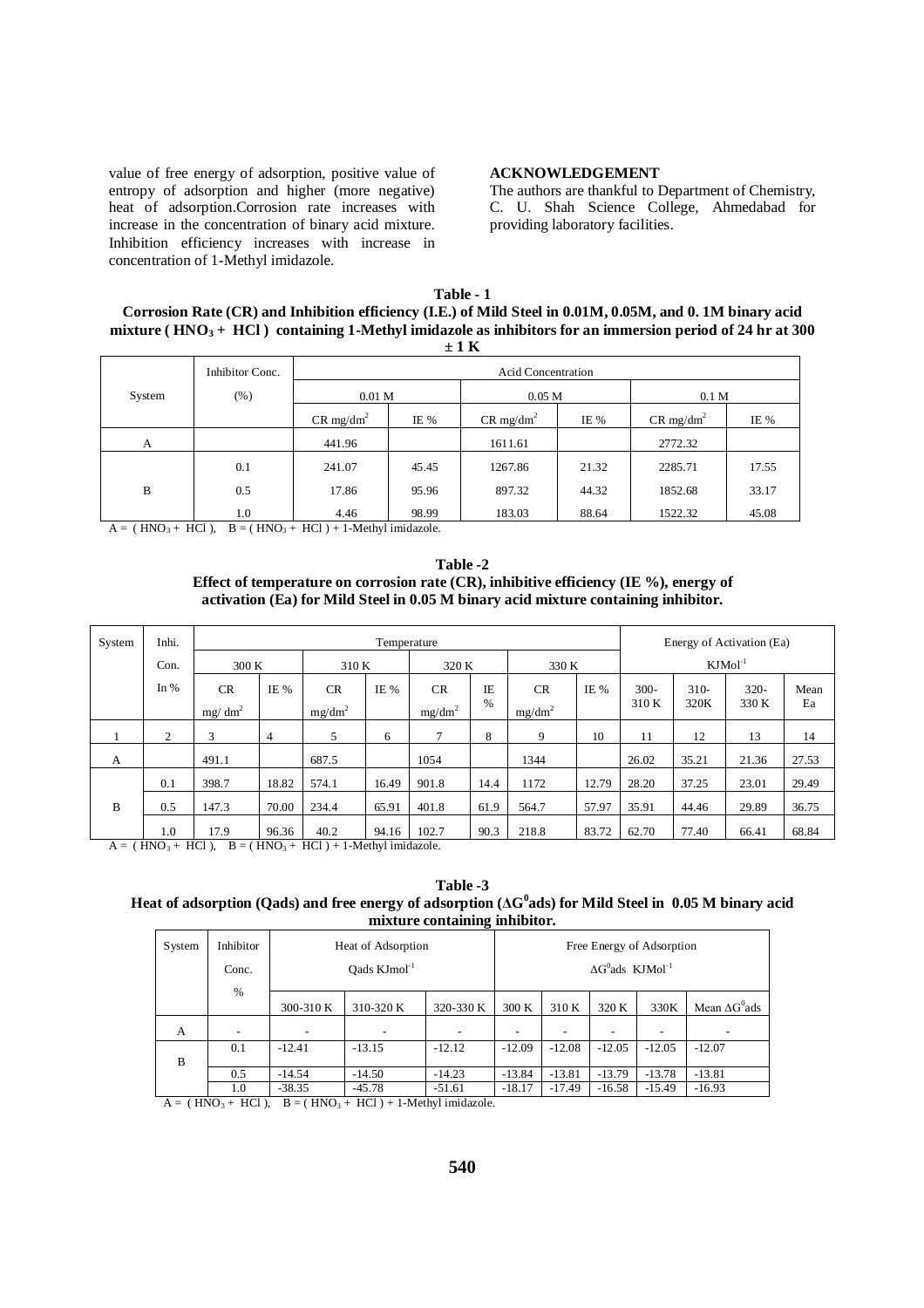**Table - 4** Polarization data and Inhibition efficiency (IE %) of 1-Methyl imidazole for Mild Steel in  $(0.05 M HNO<sub>3</sub> +$ **0.05 M HCl ) at 300 ± 1 K with 1% inhibitor concentration**

| $0.03$ in Tich / at $300 \pm 1$ K with T /0 minimitor concentration |                     |               |                                   |                 |                    |                               |       |  |  |  |
|---------------------------------------------------------------------|---------------------|---------------|-----------------------------------|-----------------|--------------------|-------------------------------|-------|--|--|--|
| System                                                              | Icorr<br>(mA/sq.cm) | Ecorr<br>(mV) | <b>Tafel Slope</b><br>(mV/decade) |                 |                    | IE( in $\%$ ) from<br>methods |       |  |  |  |
|                                                                     |                     |               | Anodic<br>ßа                      | Cathodic<br>-ßc | By<br>polarization | Weight<br>Loss                |       |  |  |  |
| A                                                                   | 0.04310             | $-520.0$      | 72.4                              | 128.6           | 20.14              |                               |       |  |  |  |
| B                                                                   | 0.00407             | $-590.0$      | 63.3                              | 92.8            | 64.99              | 90.56                         | 88.64 |  |  |  |

 $A = (HNO<sub>3</sub>+HCl), B = (HNO<sub>3</sub>+HCl) + 1-Methyl imidazole,  $\beta a = A$ nodei Tofel constant,$ βc = Cathodic Tofel constant, **B(mV)** = β**a\*** β**c/2.3(**β**a+** β**c)**

Potentiodynamic Scan



**Figure-1 Polarization curve for corrosion of Mild Steel in (0.05 M HNO<sup>3</sup> + 0.05 M HCl ) mix acid in absence of inhibitor**



**Figure-2 Polarization curve for corrosion of Mild Steel in (0.05 M HNO<sup>3</sup> + 0.05 M HCl ) mix acid containing 1% inhibitor concentration**